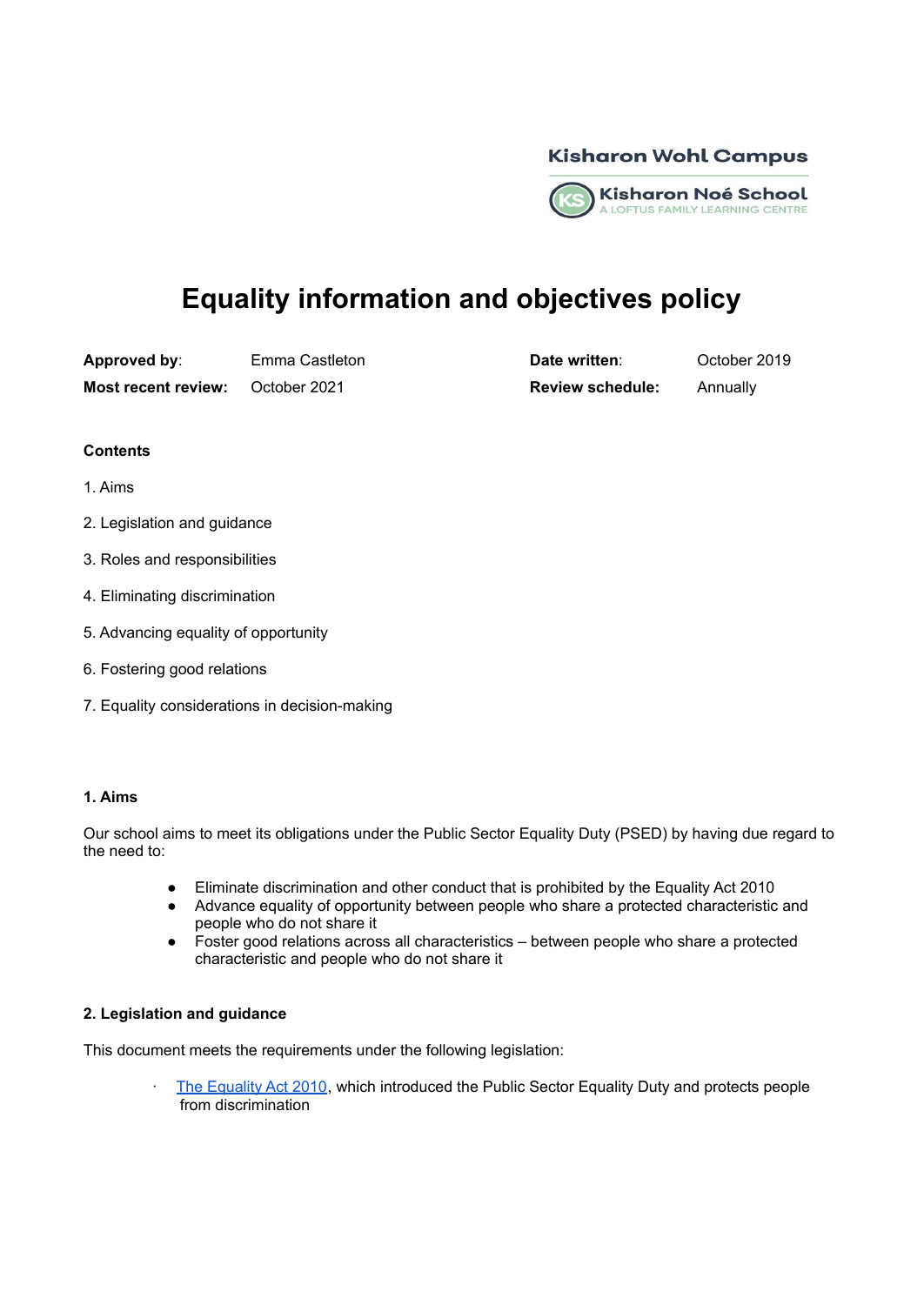· The Equality Act 2010 (Specific Duties) [Regulations](http://www.legislation.gov.uk/uksi/2011/2260/contents/made) 2011, which require schools to publish information to demonstrate how they are complying with the Public Sector Equality Duty and to publish equality objectives

This document is also based on Department for Education (DfE) guidance: The [Equality](https://www.gov.uk/government/publications/equality-act-2010-advice-for-schools) Act 2010 and [schools.](https://www.gov.uk/government/publications/equality-act-2010-advice-for-schools)

This document also complies with our funding agreement and articles of association.

#### **3. Roles and responsibilities**

The governing board will:

- Ensure that the equality information and objectives as set out in this statement are published and communicated throughout the school, including to staff, pupils and parents
- Ensure that the published equality information is updated at least every year, and that the objectives are reviewed and updated at least every 4 years
- Delegate responsibility for monitoring the achievement of the objectives on a daily basis to the headteacher

The equality link governor is Jane Pearl. They will:

- Meet with the designated member of staff for equality annually, and other relevant staff members, to discuss any issues and how these are being addressed
- Ensure they're familiar with all relevant legislation and the contents of this document
- Attend appropriate equality and diversity training
- Report back to the full governing board regarding any issues

The headteacher will:

- Promote knowledge and understanding of the equality objectives among staff and pupils
- Monitor success in achieving the objectives and report back to governors

All school staff are expected to have regard to this document and to work to achieve the objectives as set out in section 8.

# **4. Eliminating discrimination**

The school is aware of its obligations under the Equality Act 2010 and complies with non-discrimination provisions.

Where relevant, our policies include reference to the importance of avoiding discrimination and other prohibited conduct.

Staff and governors are regularly reminded of their responsibilities under the Equality Act – for example, during meetings. Where this has been discussed during a meeting it is recorded in the meeting minutes.

New staff receive training on the Equality Act as part of their induction and we regularly discuss how we can support a range of conditions through our training schedule.

The school has a designated member of staff for monitoring equality issues, and an equality link governor. They regularly liaise regarding any issues and make senior leaders and governors aware of these as appropriate.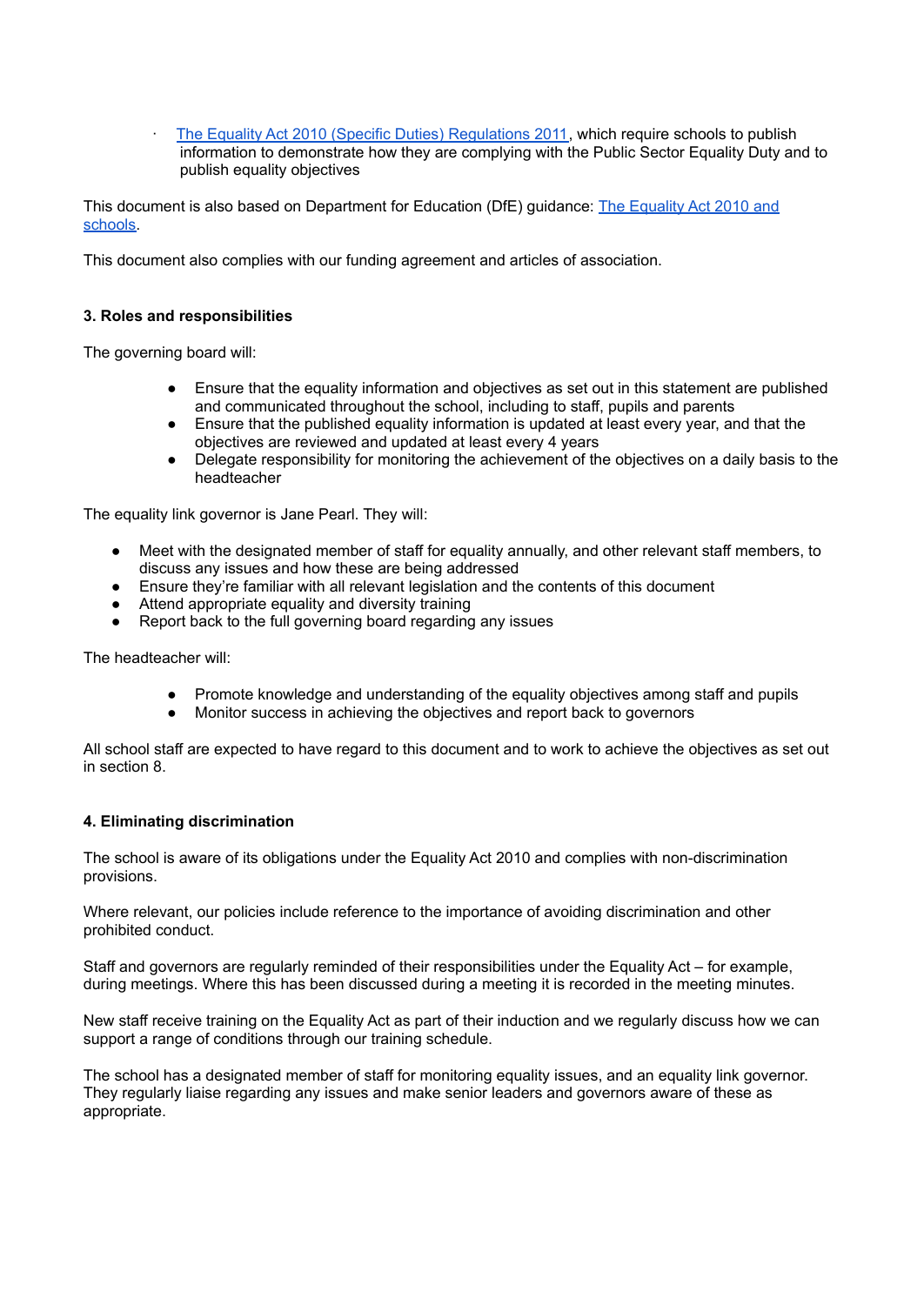# **5. Advancing equality of opportunity**

As set out in the DfE guidance on the Equality Act, the school aims to advance equality of opportunity by:

- Removing or minimising disadvantages suffered by people that are connected to a particular characteristic they have (e.g. pupils with disabilities, or gay pupils who are being subjected to homophobic bullying)
- Taking steps to meet the particular needs of people who have a particular characteristic (e.g. enabling Muslim pupils to pray at prescribed times)
- Encouraging people who have a particular characteristic to participate fully in any activities (e.g. encouraging all pupils to be involved in the full range of school societies)

In fulfilling this aspect of the duty, the school will:

- Publish attainment data each academic year showing how pupils with different characteristics are performing
- Analyse the above data to determine strengths and areas for improvement, implement actions in response and publish this information
- Make evidence available identifying improvements for specific groups (e.g. declines in incidents of homophobic or transphobic bullying)
- Publish further data about any issues associated with particular protected characteristics, identifying any issues which could affect our own pupils

# **6. Fostering good relations**

The school aims to foster good relations between those who share a protected characteristic and those who do not share it by:

- Promoting tolerance, friendship and understanding of a range of religions and cultures through different aspects of our curriculum. This includes teaching in RE, citizenship and personal, social, health and economic (PSHE) education, but also activities in other curriculum areas. For example, as part of teaching and learning in English/reading, pupils will be introduced to literature from a range of cultures
- Holding assemblies dealing with relevant issues. Pupils will be encouraged to take a lead in such assemblies and we will also invite external speakers to contribute
- Working with our local community. This includes inviting leaders of local faith groups to speak at assemblies, and organising school trips and activities based around the local community
- Encouraging and implementing initiatives to deal with tensions between different groups of pupils within the school. For example, our school council has representatives from different year groups and is formed of pupils from a range of backgrounds. All pupils are encouraged to participate in the school's activities, such as sports clubs. We also work with parents to promote knowledge and understanding of different cultures
- We have developed links with people and groups who have specialist knowledge about particular characteristics, which helps inform and develop our approach

# **7. Equality considerations in decision-making**

The school ensures it has due regard to equality considerations whenever significant decisions are made.

The school always considers the impact of significant decisions on particular groups. For example, when a school trip or activity is being planned, the school considers whether the trip:

- Cuts across any religious holidays
- Is accessible to pupils with disabilities
- Has equivalent facilities for boys and girls